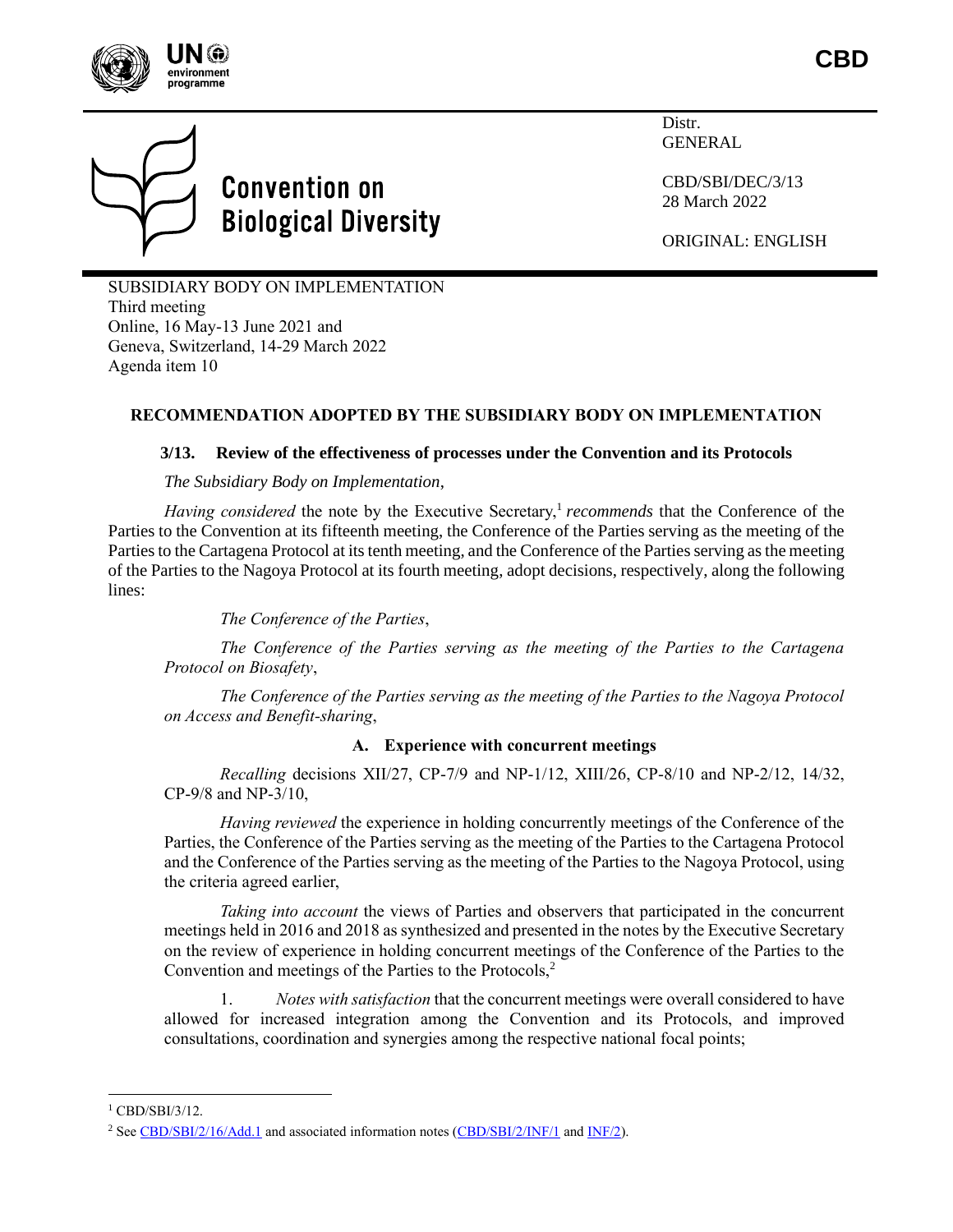2. *Notes* that most of the criteria were considered as being met or partially met, and that further improvements in the functioning of the concurrent meetings are desirable, in particular to improve the outcomes and effectiveness of the meetings of the Parties to the Protocols;

3. *Reiterates* the importance of ensuring the full and effective participation of representatives of developing country Parties, in particular the least developed countries and small island developing States among them, and countries with economies in transition, in the concurrent meetings, and the importance, in particular, of ensuring adequate participation of representatives in meetings of the Parties to the protocols by making funding available for such participation, and, in this regard, recalls decision 14/37, paragraphs 36 to 46;

4. *Requests* the Executive Secretary, in consultation with the Bureau, to further improve the planning and organization of future concurrent meetings on the basis of the experience gained to date and the views expressed by Parties and observers;

#### **B. Experience with virtual meetings**

*Recalling* decision XII/29, paragraph 2, in which the Executive Secretary was requested to explore ways to increase the efficiency of meetings, including convening meetings through virtual means, and further developments in that regard,

*Recognizing* the restrictions imposed as a result of the COVID-19 pandemic since March 2020, which rendered in-person meetings impracticable,

5. *Notes* the expeditious adjustments and arrangements made by the Secretariat, and the understanding and flexibility demonstrated by presiding officers and participants, which allowed the convening of a number of meetings and consultations in a virtual setting in response to the limitations caused by the pandemic situation, notwithstanding the inconveniences arising from such a setting, and the limitations that were agreed with regard to decision-making;

[6. *Agrees* that convening of formal meetings in a virtual setting, while important in terms of responding to the extraordinary circumstances caused by the COVID-19 pandemic, does not set a precedent for the future organization of similar meetings under the Convention;]

[7. *Calls upon* Parties and observers to continue to participate in virtual and hybrid meetings that are held and encourages them to enhance capacities [and to make available technical and technological facilities] that are necessary for their representatives to participate in these meetings effectively;]

8. *Requests*the Executive Secretary to [compile] [and analyse] views from Parties, and relevant stakeholders, [and the experience and relevant studies available, especially within the United Nations system], in conducting virtual and hybrid meetings held in 2021 and 2022, [and prepare options for procedures for such meetings,] taking into account the specific challenges faced by delegations with network and connectivity problems, in particular by developing country Parties, as well as indigenous peoples and local communities and observers, and by those delegations from countries where meetings are scheduled at difficult times, [addressing issues about equity, participation and legitimacy]for consideration by the Subsidiary Body on Implementation at its fourth meeting;

9. *Requests* the Subsidiary Body on Implementation to consider the [compilation of views, analysis and options] referred to in paragraph 8 above and to make recommendations to the governing bodies of the Convention and the Protocols for consideration at their next meeting.

### [ **C. Other areas to improve effectiveness**

10. *Requests* the Executive Secretary to prepare, in consultation with Parties, partners, stakeholders and relevant external experts, an analysis of options to further improve the effectiveness of meetings under the Convention on Biological Diversity, including, inter alia, options to improve